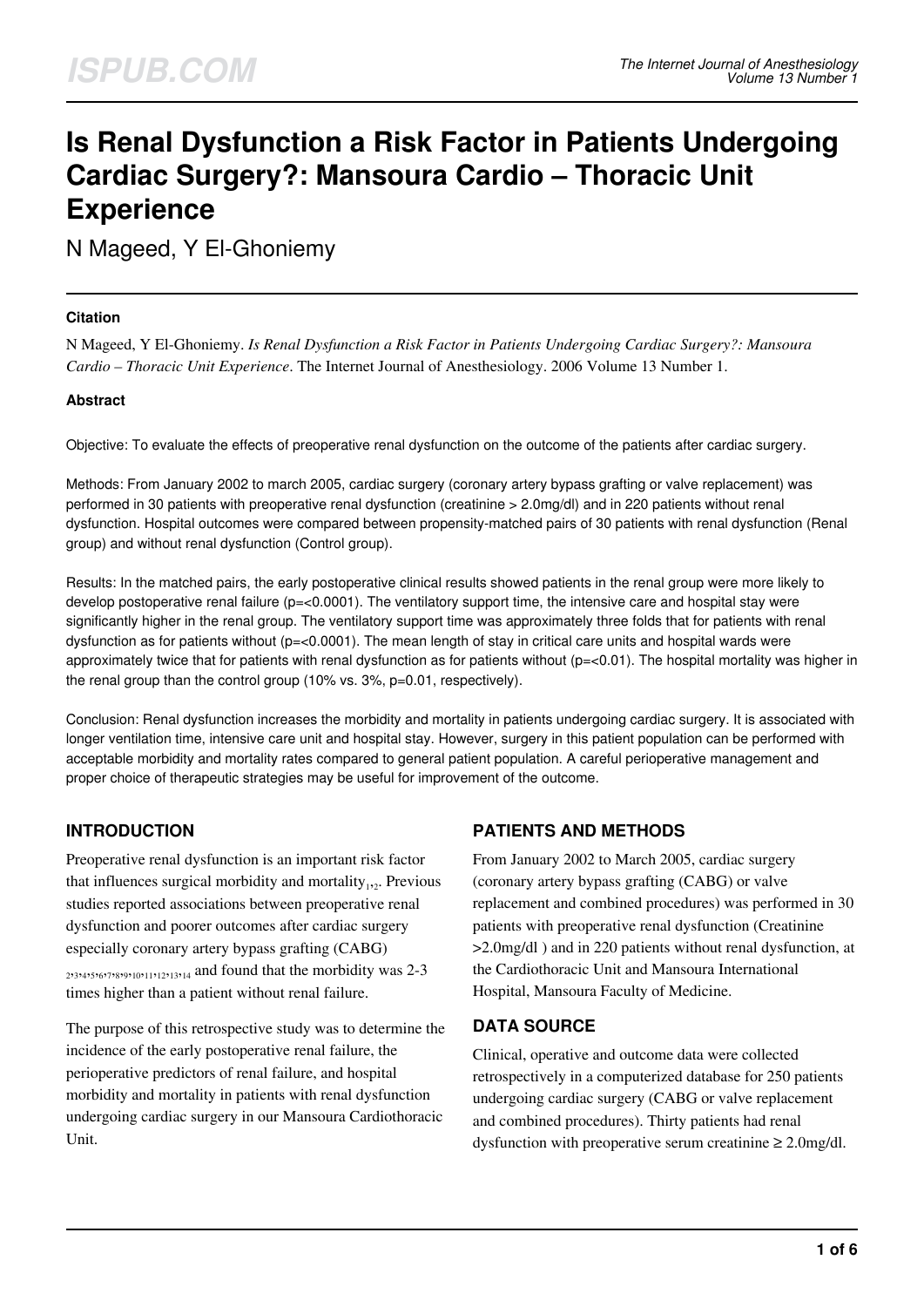Hospital outcomes were compared between propensitymatched pairs of 30 patients with renal impairment (Renal group) and 30 patients without renal impairment as a control (Control group). Of the renal group, three patients (10%) were dialysis-dependant.

Both groups (Renal/Control) were then matched on 12 prognostic preoperative variables: (age, sex, LV function, NYHA class, previous cardiac surgery, standard cardiac risk factors, preoperative stroke or TIA, Timing of surgery, peripheral vascular disease (PVD), CHF, shock, and syncope) [Table (1) ].

#### **Figure 1**

Table 1: Preoperative variables in the studied groups: Data are presented as % or mean±SD.

|                                             | Control Group<br>$(n=30)$ | Renal Group<br>$(n=30)$      |
|---------------------------------------------|---------------------------|------------------------------|
| 1. Demographic data                         |                           |                              |
| Age (years)                                 | $42 + 15$                 | $48 + 17$                    |
| Sex (% of female)                           | 18%                       | 19%                          |
| Body surface area                           | 1.85±0.23 m <sup>2</sup>  | $1.9{\pm}0.2$ m <sup>2</sup> |
| 2. Standard Risk Factors:                   |                           |                              |
| Diabetes Mellitus                           | 43%                       | 40%                          |
| Hypertension                                | 50%                       | 53%                          |
| Hypercholesterolemia                        | 33%                       | 30%                          |
| Preoperative MI                             | 13%                       | 16%                          |
| Preoperative Angina                         | 66%                       | 63%                          |
| PVD [Peripheral Vascular<br><b>Diseasel</b> | 43%                       | 46%                          |
| 3. NYHA functional class:                   | 6%                        | 3%                           |
|                                             | 6%                        | 6%                           |
| Ш                                           | 30%                       | 33%                          |
| Ш                                           | 58%                       | 58%                          |
| IV                                          |                           |                              |
| 4. Previous cardiac surgery                 | 13%                       | 10%                          |
| 5. Preoperative stroke or TIA               | 20%                       | 17%                          |
| 6. CHF                                      | 73%                       | 76%                          |
| 7. Infective endocarditis                   | 13%                       | 16%                          |
| 8. Timing of surgery                        |                           |                              |
| Elective                                    | 87%                       | 84%                          |
| Urgent/emergency                            | 13%                       | 16%                          |

\* P < 0.05 Significant when compared with the control group

Preoperative evaluation of all patients concerning medical history, clinical examination including ECG and chest x–ray, complete laboratory investigations and Echo Doppler evaluation of the heart and valves, coronary angiography were done.

After arrival in the preoperative area, patients were

premedicated with midazolam  $0.03$  mg.Kg<sup>-1</sup>, Fentanyl 1  $\mu$ g.Kg $^{-1}$  via an intravenous catheter. Under local lidoceine 1% anesthesia, an arterial catheter (20 G) was placed to continuously record blood pressure changes and pulmonary artery catheter was inserted via the right internal jugular or subclavian veins for hemodynamic measurements. Cardiac output was measured using the thermodilution technique, by the mean value of six successive injections of 10 ml dextrose 5% at room temperature. All other standard anesthesia safety monitoring was rigorously adhered to, including ECG, pulse oximetry and capnography.

Anesthesia was induced by slow i.v. administration of fentanyl 20 – 30  $\mu$ g.Kg<sup>-1</sup>, propofol 1 – 2.5 mg.Kg<sup>-1</sup> and 0.6  $mg.Kg^{-1}$  atracurium to provide neuromuscular blockade and facilitate tracheal intubation. With loss of consciousness, positive pressure ventilation was started via a face mask at a rate of 12 – 15 breaths per minute. Patients were mechanically ventilated with 100% o2 and end – tidal CO2 was monitored and maintained between 35 – 40 mmHg. Anesthesia was maintained with isoflurane  $0.2 - 0.8 \%$ , propofol  $2 - 4$  mg.Kg<sup>-1</sup> .hour<sup>-1</sup> and incremental doses of fentanyl and atracurium to maintain muscle relaxation. During all procedures, heart rate, rhythm, and computerized ST segment analysis were monitored on ECG monitor, pulse oximetry for O2 saturation measurements. Transesophageal echo Doppler probe was also inserted for assessment of cardiac motions and functions. A urinary catheter was placed to monitor urine output and rectal and nasopharyngeal temperatures were continuously monitored.

## **OPERATIVE TECHNIQUE**

The conduct of the operation was similar in all patients. Following median sternotomy and heparinization, cardiopulmonary bypass was established with two caval cannulae and an ascending aortic cannula.

During bypass, the hematocrit was maintained between 20% and 25%, pump flow rates between 2.0 and 2.5 L/min per square meter, and mean arterial pressure above 50 mmHg using either sodium nitroprusside or phenylephrine hydrochloride as required. In elderly patients, the mean arterial pressure was maintained above 70 mmHg in an attempt to improve cerebral perfusion.

Blood cardioplegic solution was used in all patients. Blood cardioplegic solution was delivered either in an anterograde mannered via the aortic root till arrest started, then separately inside each coronary ostium.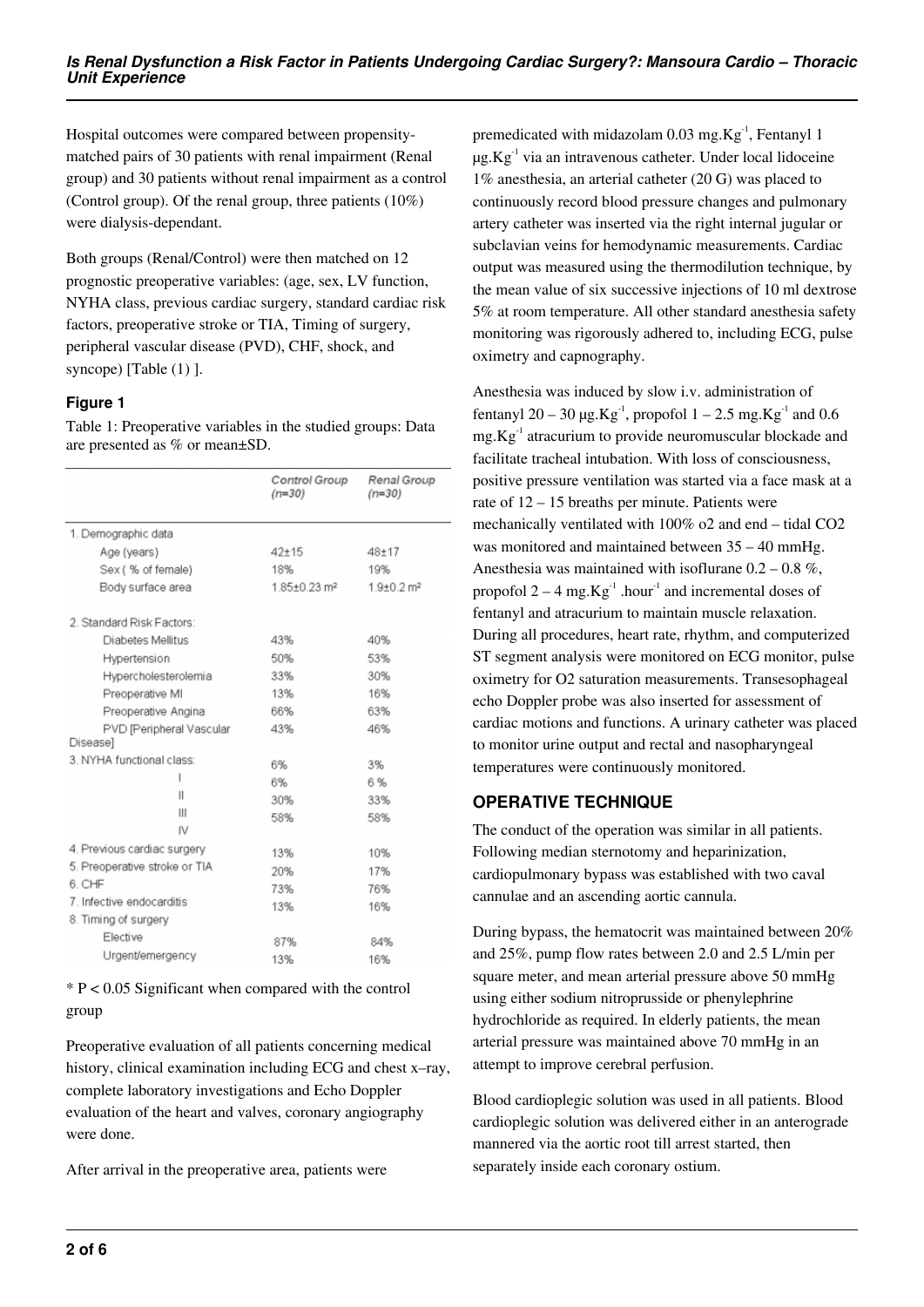An intra-aortic balloon pump (Data scope Corporation) was inserted percutaneously in patients who had difficulty in weaning from cardiopulmonary bypass or in whom inadequate cardiac performance was developed in the intensive care unit. Patients with less severe hemodynamic compromise received inotropic medication.

## **POSTOPERATIVE VARIABLES MEASURED**

Postoperative low cardiac output syndrome (LOS) was diagnosed if a patient required either intra-aortic balloon pump or inotropic support for greater than 30 minutes in the intensive care unit to maintain a systolic blood pressure greater than 90 mm Hg and a cardiac index greater than 2.2 L/ minute per square meter despite an adequate preload and correction of any existing electrolyte disturbances. In patients who received an intra-aortic balloon pump prior to surgery for either ischemic chest pain or hemodynamic compromise, the diagnosis of LOS was made if, in addition to intra-aortic balloon pump, inotropic medication was also required.

Perioperative myocardial infarction was documented when a new Q wave was found on the postoperative ECG. A perioperative myocardial infarction was also diagnosed with the presence of a new left bundle branch block, loss of R wave progression, or new ST and T wave changes if accompanied by a rise in the level of Troponin.

Postoperative renal insufficiency was diagnosed if the serum creatinine rose above 2.0mg/dl at any time during the hospital admission. Postoperative renal failure was documented if the patient required CVVHD, peritoneal or hemodialysis. Hemodialysis during CBP was not considered as a renal failure.

Cerbrovascular stroke was defined as focal brain lesion confirmed with clinical findings and / or computed tomography scan.

Hospital mortality was defined as any death that occurred within 30 days of the operation or during the same hospital admission.

## **STATISTICAL ANALYSIS**

Data were collected and managed in Microsoft Access database. All statistical analyses were performed using the SAS (Version 8.2) software for Windows. Univariate analysis of the data was performed using  $?^{2}$  analysis or Fischer's exact test where appropriate for categorical

variables. Analysis of continuous variables was carried out by unpaired Student's t test.

Variables that had a univariate p value of <0.25 or those judged to be clinically important were submitted into a logistic regression model by stepwise selection. Multivariate logistic regression methods were used to calculate riskadjusted mortality and calculate factor-adjusted odd ratio.

Model discrimination was evaluated by the area under the receiver-operator-characteristic (ROC) curve and calibration was assessed with the Homer-Lemeshow goodness-of-fit statistic. For goodness of fit, the null hypothesis is that the model fits the data. Therefore, an insignificant p value is desired because a p-value of less than .05 would indicate a poor fit between predicted and observed results. All continuous variables are expressed as mean±SD. Statistical significance was assumed if  $p < 0.05$ .

## **RESULTS**

Age, sex, and body surface area (BSA) showed no significant changes between the studied groups (control and renal groups). Also, both groups showed no significant changes in the preoperative characteristics (Table 1).

## **OPERATIVE DATA**

Table (2) summarizes the operative data for both groups and showed no statistically significant difference.

## **Figure 2**

Table 2: Operative Data: Data are presented as (%) or mean  $\pm$  SD.

|                          | Control Group<br>$(n=30)$ | Renal Group<br>$(n=30)$ |
|--------------------------|---------------------------|-------------------------|
| X-clamp time (minutes)   | $72 + 26$                 | 76+32                   |
| CPB Time (minutes)       | $102 + 46$                | $108 + 45$              |
| CABG                     | 40%                       | 47%                     |
| Mitral valve replacement | 27%                       | 23%                     |
| Aortic valve replacement | 20%                       | 20%                     |
| Combined procedures      | 13%                       | 10%                     |
| Operation Time (minutes) | $200 + 55$                | 206+68                  |

 $*$  P < 0.05 Significant when compared with the control group

## **CLINICAL OUTCOME**

Table (3) shows the results of surgery in both renal and control group. There was no significant difference between both groups regarding the perioperative myocardial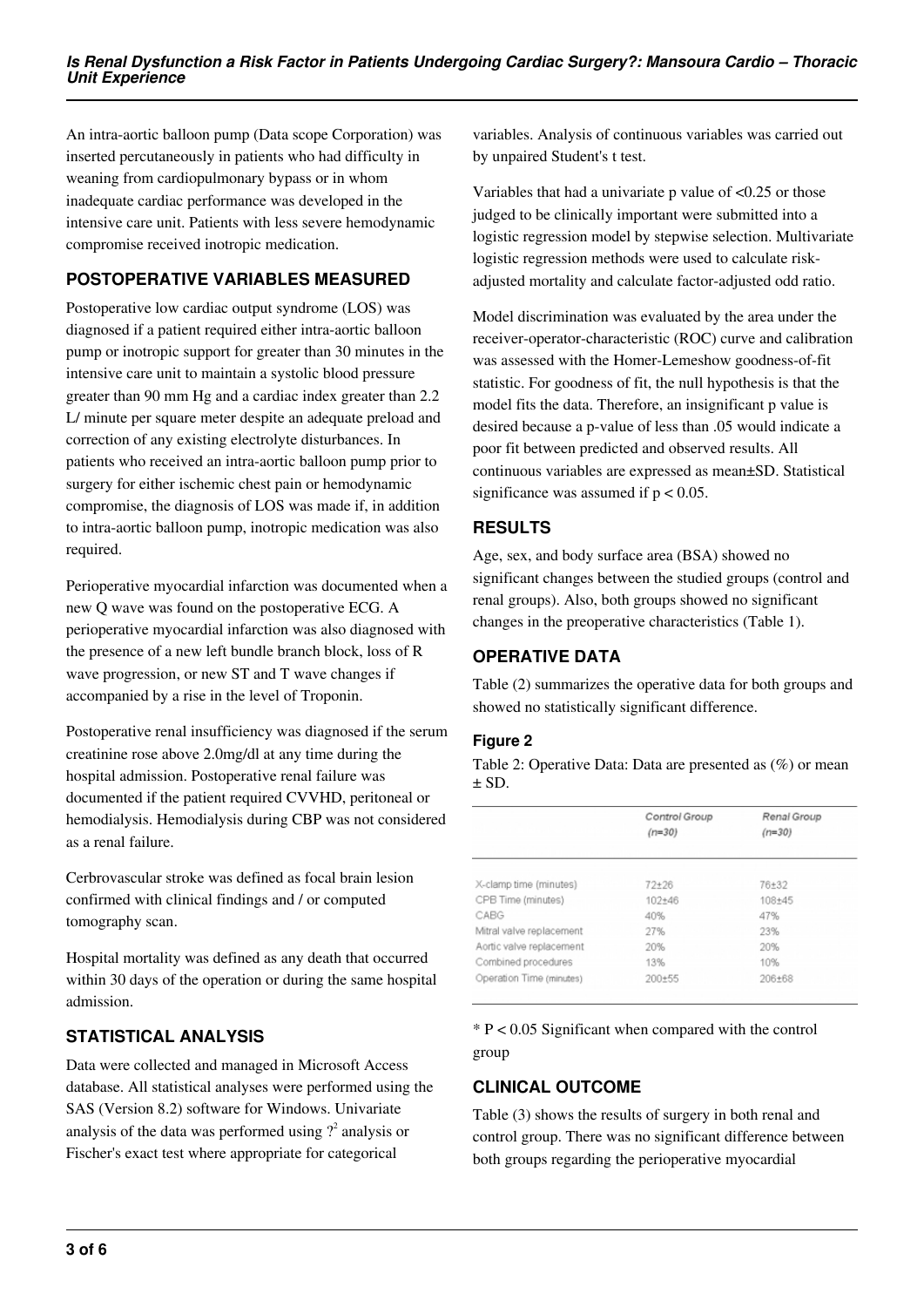infarction, the incidence of Low cardiac output syndrome, stroke and the incidence of re-exploration for bleeding.

#### **Figure 3**

Table 3: Clinical outcome: Data are presented as (%) or mean  $\pm$  SD.

|                             | Control group<br>$(n=30)$ | Renal group<br>$(n=30)$ | P value     |
|-----------------------------|---------------------------|-------------------------|-------------|
|                             |                           |                         |             |
| Perioperative MI            | 3%                        | 3%                      | 0.67        |
| Low Cardiac Output Syndrome | 7%                        | 10%                     | 0.8         |
| Stroke                      | 3%                        | 3%                      | 0.77        |
| Re operation for bleeding   | 13%                       | 10%                     | 0.8         |
| Postoperative renal failure | 3%                        | 17%                     | $< 0.0001*$ |
| Ventilation hours           | $9 + 4.8$                 | $25 + 7$                | $< 0.0001*$ |
| ICU stay (days)             | $4 + 1.9$                 | $71+29$                 | $0.01*$     |
| Hospital stay (Days)        | $10 + 4.6$                | $21 + 9.8$              | $0.01*$     |
| Hospital mortality          | 3%                        | 10%                     | $0.01*$     |
|                             |                           |                         |             |

\* P < 0.05 Significant when compared with the control group

However, patients in the renal group were more likely to develop postoperative renal failure (p=<0.0001). The ventilatory support time and the intensive care stay were significantly higher in the renal group (Table 3). The ventilatory support time was approximately three times as long for patients with renal dysfunction as for patients without. The mean length of stay in critical care units and hospital wards were approximately twice as long for patients with renal dysfunction as for patients without. In the renal group; three patients died compared to only one patient in the control group (Table 3). Multivariate analysis showed that renal dysfunction was the second most important predictor of operative mortality (OR=3.5) after timing of surgery ( $OR = 5.5$ ).

#### **DISCUSSION**

Our study shows that patients with preoperative renal dysfunction undergoing cardiac surgery are at higher risk for prolonged intensive care unit and hospital stays, and significant increases in mortality. Previous studies have been found that patients with renal insufficiency were associated with poor outcome following the cardiac surgery 2,3,4,5,6,7,8,9,10,11,12,13,14. It is likelihood due to preoperative risk factors as elderly, diabetes mellitus, hypertension, peripheral vascular diseases and left ventricular dysfunction $_{2,13}$ 

In the present study, the preoperative risk factors are cross matched between the control group and the renal

insufficiency group as regard the age, gender, body mass index, presence of diabetes mellitus, hypertension and peripheral vascular diseases, left ventricular dysfunction and the incidence of urgent operation. Also, the intraoperative risk factors are cross matched between both groups as regard aortic cross clamp, total cardiopulmonary bypass, and operative times. The postoperative risk factors for renal dysfunction are also cross matched as regard low cardiac output, myocardial infraction, hemorrhage and stroke. In addition, no therapies with potentially nephrotoxic medication (such as aminoglycosides antibiotics, nonsteroidal anti-inflammatory drugs or angiotensinconverting enzyme inhibitors) were used before, during and after surgery. In spite of the similarity of the preoperative, intraoperative and postoperative risk factors between both groups, patients with preoperative renal impairment was associated with a significantly increased morbidity in comparison with the control group as regard the postoperative renal failure, postoperative ventilation, ICU and hospital stay. This is in accordance previous studies following CABAG  $_{6,13}$ and valve replacement surgery<sub>14</sub>.

In the present study, the postoperative renal failure was significantly greater in the renal group. This is in accordance with previous studies  $_{677829101112121314}$ . This can be explained by the lack of increase in the glomerural filtration rate and the associated depression of renal function reserve and reduced numbers of functioning nephrons in the early postoperative period in patients with normal renal function  $_{13}$ . In patients with preoperative renal insufficiency, it is likely that the renal function reserve is substantially more reduced than in patients with normal renal function in early postoperative period results in poor outcomes after cardiac surgery.

In this study, the development of postoperative acute renal failure in patients with preoperative renal insufficiency was associated with poor outcome after cardiac surgery. It was associated with a greater morbidity and mortality. This in accordance with previous studies  $_{17,18}$ . They found that the development of acute renal failure was accompanied with a marked increase in the perioperative mortality $_{17,18}$ .

The hospital mortality in this study was higher in the renal group than in the control group (10%, 3% respectively). This in accordance with Samuels et al,  $1996<sub>12</sub>$  and Hayashida et al,  $2001_{13}$ . Also, Yamamura et al,  $2000$ , found that serum creatinine level greater than  $1.6 \text{ mg.dl}^{-1}$  is the most important predictor of in hospital mortality after CABG surgery in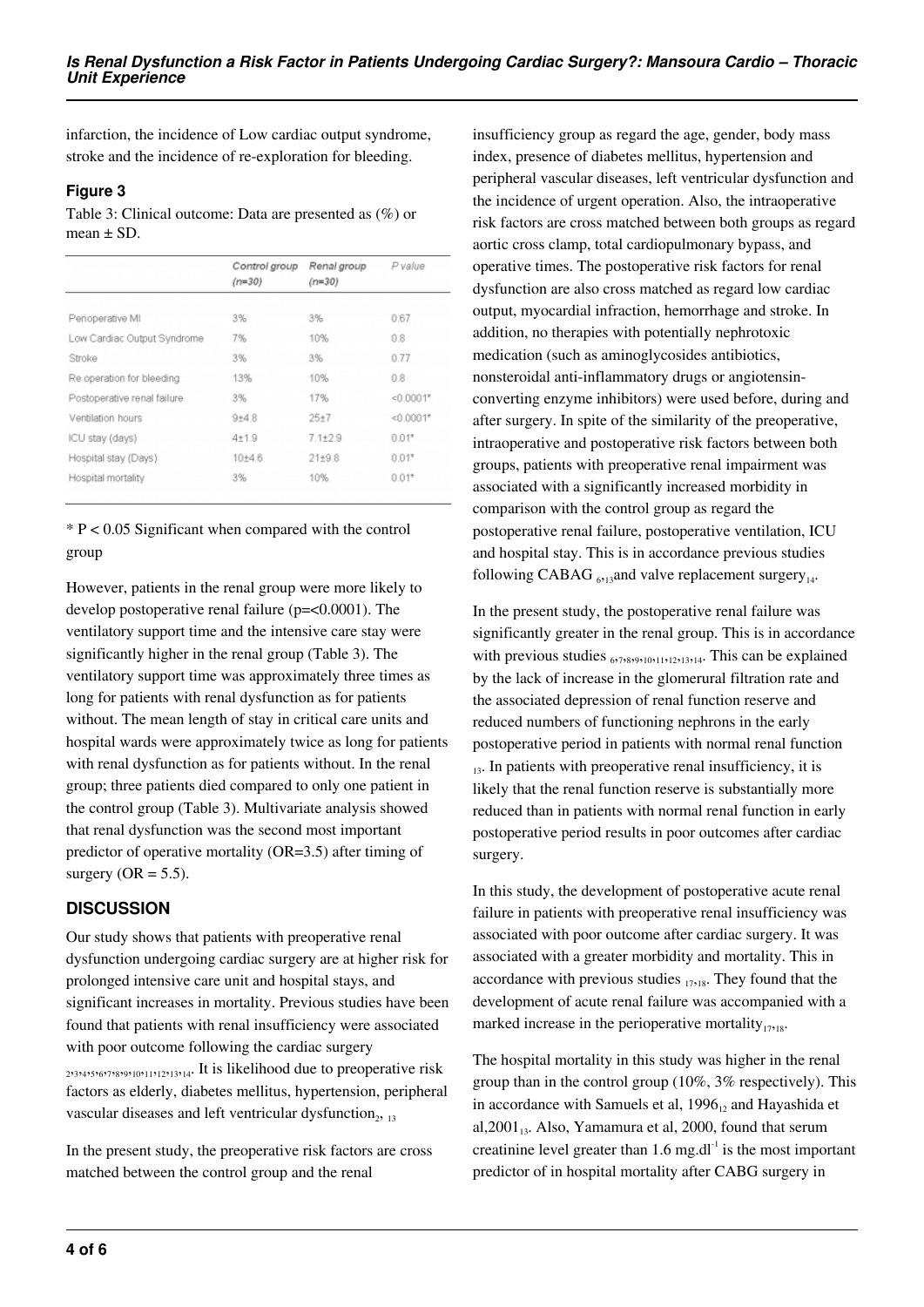patients aged 70 years and over $_{19}$ .

In this study, multivariate analysis showed that renal dysfunction was the second most important predictor of operative mortality ( $OR=3.5$ ) after timing of surgery ( $OR =$ 5.5). In addition, Hayashida et al,  $2001_{13}$ , found that renal dysfunction was the second important predictor of total mortality after poor left ventricular function.

In conclusion, preoperative renal dysfunction increases the morbidity and mortality in patients undergoing cardiac surgery. Renal dysfunction and timing of surgery were independent predictors of the clinical outcome after cardiac surgery (CABG or valve replacement and combined procedures). A careful perioperative management and the proper choice of therapeutic strategies may be useful for improvement of the outcome. Our data are limited to the early postoperative hospitalization stay, the effect of cardiac surgery in patients with preoperative renal dysfunction on long term outcome need further investigations.

## **CORRESPONDENCE TO**

Dr.Nabil A. Mageed, Department of Anesthesia, Faculty of Medicine, Mansoura University, Egypt. Tel. +20 050 2326003, Fax +20 050 2234111. E-mail: tahanmr@gmail.com

#### **References**

1. Chertow GM, Lazarus JM, Christiansen CL, et al: Preoperative renal risk stratification. Circulation 1997;95:878-884

2. Higgins TL, Estafanous FG, Loop FD, et al: Stratification of morbidity and mortality outcome by preoperative risk factors in coronary artery bypass patients: a clinical severity score. JAMA 1992;267: 2344-2348 3. Tuman KJ, Mccarthy RJ, March RJ, et al: Morbidity and

duration of ICU stay after cardiac surgery: a model for preoperative risk assessment. Chest 1992;102: 36-44 4. Magovern JA, Sakert T, Magovern GJ, Jr, et al: A model that predicts morbidity and mortality after coronary artery bypass graft surgery. J Am Coll Cardiol 1996;28: 1147-1153 5. Rao V, Weisel RD, Bush KJ, Cohen G, Borger MA, Shiono N, et al: Coronary artery bypasses grafting in patients with non - dialysis - dependent renal insufficiency. Circulation 1997; 96(Suppl II): 38 - 45.

6. Mangano CM, Diamondstone LS, Ramsay JG, et al :

Renal dysfunction after myocardial revascularization: risk factors, adverse outcomes, and hospital resource utilization. Ann Intern Med 1998;128:194-203

7. Suen WS, Mok CK, Chiu SW, et al: Risk factors for development of acute renal failure (ARF) requiring dialysis in patients undergoing cardiac surgery. Angiology 1998;49:789-800

8. Dupuis JY, Wang F, Nathan H, et al: The cardiac Anesthesia Risk Evaluation Score: a clinical useful predictor of mortality and morbidity after cardiac surgery. Anesthesiology 2001;94: 194-204

9. Weerasinghe A, Hornick P, Smith P, et al: Coronary artery bypass grafting in non-dialysis-dependent mild-tomoderate renal dysfunction. J Thorac Cardiovasc Surg 2001;121:1083-1089

10. Ryckwaert F, Boccara G, Frappier JM, et al: Incidence, risk factors, and prognosis of a moderate increase in plasma creatinine after cardiac surgery. Crit Care Med 2002;30:1495-1498

11. Durmaz I, Buket S, Atay Y, Yagdi T, Ozbaran M, Boga M, et al : Cardiac surgery with cardiopulmonary bypass in patients with chronic renal failure. J THorac Cardiovasc Surg 1999; 118: 306 -315.

12. Samuels LE, Sharma S, Morris RJ, Kuertu R, Grunewald KE, Strong MD, et al: Coronary artery bypass grafting in patients with chronic renal failure: A reappraisal. J Card Surg 1996; 11:128 - 133.

13. Hayashida N, Chihara S, Tayama E, Takaseya T, Yokose S, Hiratsuka R, et al: Coronary artery bypasses grafting in patients with renal insufficiency. Jpn Circ J 2001; 65:28 - 32.

14. Anderson RJ, O'Brien M, MaWhinney S, et al: Mild renal failure is associated with adverse outcome after cardiac valve surgery. Am J Kidney Dis 2000;35:1127-1134 15. Ura M, Sakata R, Nakayama Y, Fukui H: Bileaflet mechanical valve (St.Jude Medical valve ) replacement in long term dialysis patients. Ann Thorac Surg 1999;68:870-873

16. Brinkman WT, Williams WH, Guybon RA, et al: Valve replacement in patients on chronic renal dialysis: implications for valve prothesis selection. Ann Thorac Surg

2002;74:37-42 17. Zanzardo G, Michielon P, Paccagnella A, Rosi P, Calo M, Salandin V, et al: Acute renal failure in the patient undergoing cardiac operation: Prevalence, mortality rate, and main risk factors. J Thorac Cardiovasc Surg 1994; 107: 1489 - 1495.

18. Corwin HL, Sprague SM, Delaria GA, Norusis MJ: Acute renal failure associated with cardiac operations: A case - control study. J Thorac Cardiovasc Surg 1989; 98: 380 - 389.

19. Yamamuro M, Lytle BW, Sapp SK, Cosgrove DM, Loop FD, McCarthy PM: Risk factors and outcome after coronary re operation in 739 elderly patients. Ann Thorac Surg 2000; 69: 464 - 474.